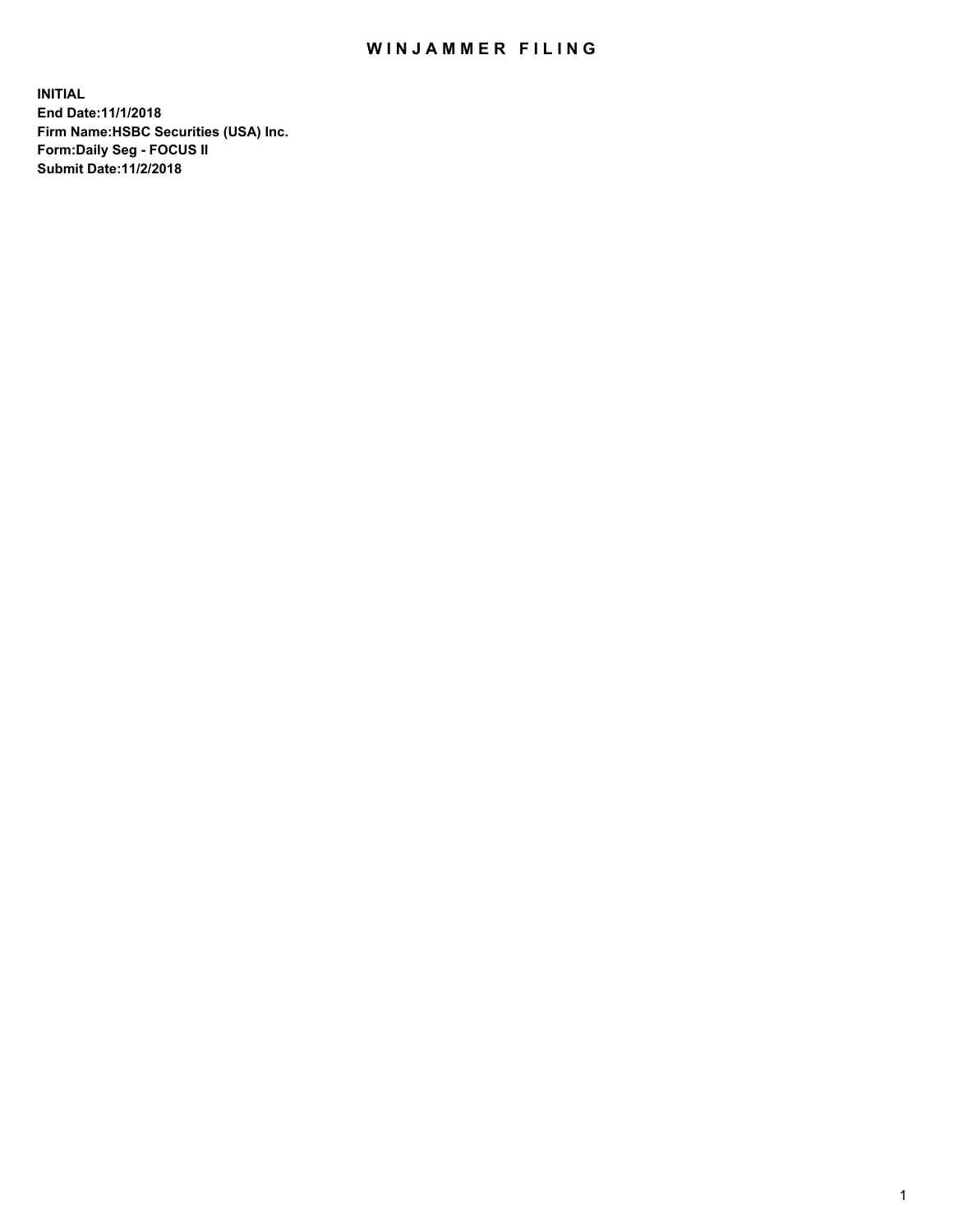**INITIAL End Date:11/1/2018 Firm Name:HSBC Securities (USA) Inc. Form:Daily Seg - FOCUS II Submit Date:11/2/2018 Daily Segregation - Cover Page**

| Name of Company                                                                                                                                                                                                                                                                                                                | <b>HSBC Securities (USA) Inc.</b>                          |
|--------------------------------------------------------------------------------------------------------------------------------------------------------------------------------------------------------------------------------------------------------------------------------------------------------------------------------|------------------------------------------------------------|
| <b>Contact Name</b>                                                                                                                                                                                                                                                                                                            | <b>Michael Vacca</b>                                       |
| <b>Contact Phone Number</b>                                                                                                                                                                                                                                                                                                    | 212-525-7951                                               |
| <b>Contact Email Address</b>                                                                                                                                                                                                                                                                                                   | michael.vacca@us.hsbc.com                                  |
| FCM's Customer Segregated Funds Residual Interest Target (choose one):<br>a. Minimum dollar amount: ; or<br>b. Minimum percentage of customer segregated funds required:% ; or<br>c. Dollar amount range between: and; or<br>d. Percentage range of customer segregated funds required between:% and%.                         | 109,000,000<br>₫<br>0 <sub>0</sub><br>0 <sub>0</sub>       |
| FCM's Customer Secured Amount Funds Residual Interest Target (choose one):<br>a. Minimum dollar amount: ; or<br>b. Minimum percentage of customer secured funds required:% ; or<br>c. Dollar amount range between: and; or<br>d. Percentage range of customer secured funds required between: % and %.                         | 25,000,000<br><u>0</u><br>0 <sub>0</sub><br>0 <sub>0</sub> |
| FCM's Cleared Swaps Customer Collateral Residual Interest Target (choose one):<br>a. Minimum dollar amount: ; or<br>b. Minimum percentage of cleared swaps customer collateral required:% ; or<br>c. Dollar amount range between: and; or<br>d. Percentage range of cleared swaps customer collateral required between:% and%. | 100,000,000<br><u>0</u><br><u>00</u><br>00                 |

Attach supporting documents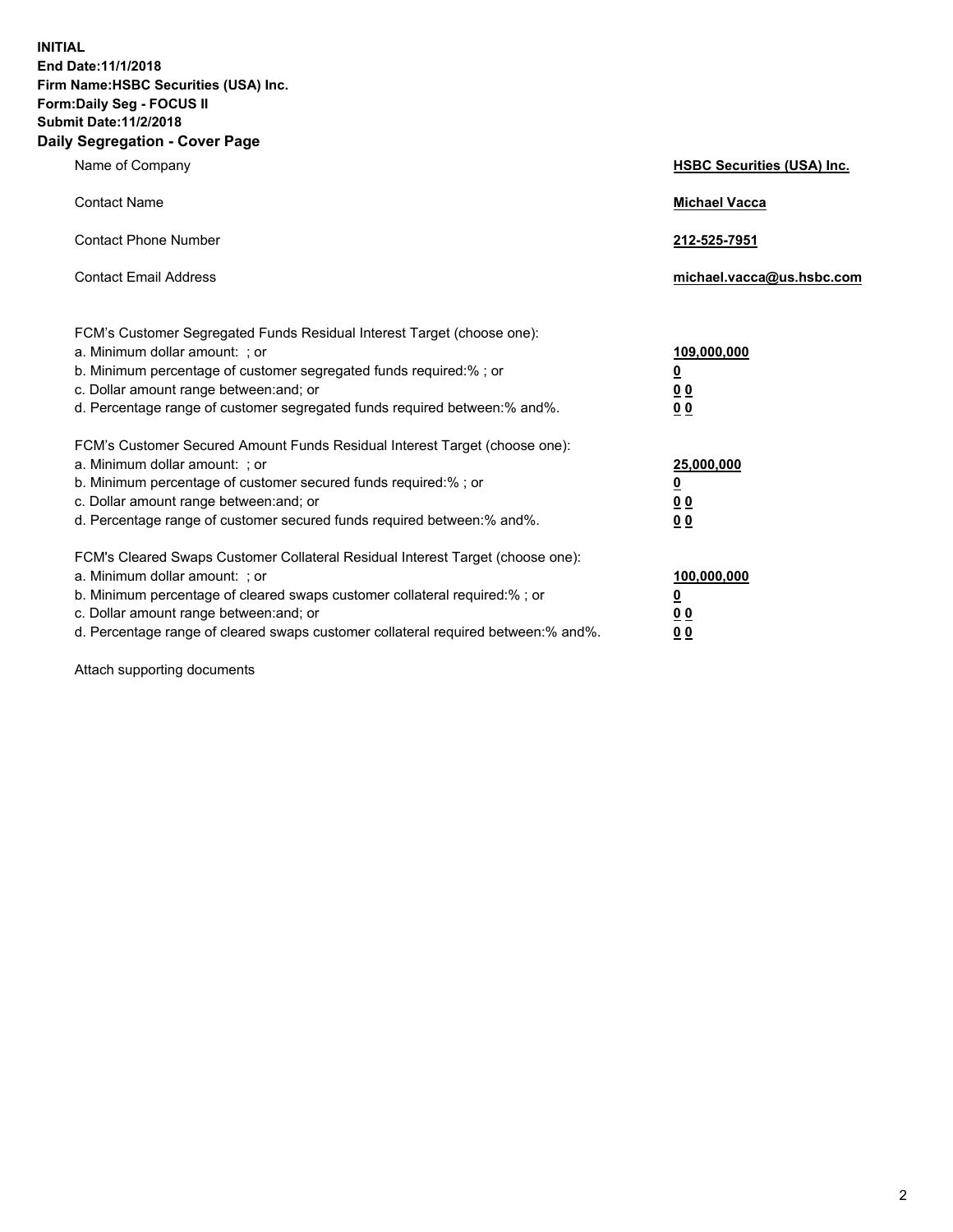**INITIAL End Date:11/1/2018 Firm Name:HSBC Securities (USA) Inc. Form:Daily Seg - FOCUS II Submit Date:11/2/2018 Daily Segregation - Secured Amounts**

|     | Foreign Futures and Foreign Options Secured Amounts                                         |                                |
|-----|---------------------------------------------------------------------------------------------|--------------------------------|
|     | Amount required to be set aside pursuant to law, rule or regulation of a foreign            | $0$ [7305]                     |
|     | government or a rule of a self-regulatory organization authorized thereunder                |                                |
| 1.  | Net ledger balance - Foreign Futures and Foreign Option Trading - All Customers             |                                |
|     | A. Cash                                                                                     | 54,989,853 [7315]              |
|     | B. Securities (at market)                                                                   | 74,982,903 [7317]              |
| 2.  | Net unrealized profit (loss) in open futures contracts traded on a foreign board of trade   | 36,681,378 [7325]              |
| 3.  | Exchange traded options                                                                     |                                |
|     | a. Market value of open option contracts purchased on a foreign board of trade              | $0$ [7335]                     |
|     | b. Market value of open contracts granted (sold) on a foreign board of trade                | $0$ [7337]                     |
| 4.  | Net equity (deficit) (add lines 1.2. and 3.)                                                | 166,654,134 [7345]             |
| 5.  | Account liquidating to a deficit and account with a debit balances - gross amount           | 2,207,740 [7351]               |
|     | Less: amount offset by customer owned securities                                            | -2,206,833 [7352] 907 [7354]   |
| 6.  | Amount required to be set aside as the secured amount - Net Liquidating Equity              | 166,655,041 [7355]             |
|     | Method (add lines 4 and 5)                                                                  |                                |
| 7.  | Greater of amount required to be set aside pursuant to foreign jurisdiction (above) or line | 166,655,041 [7360]             |
|     | 6.                                                                                          |                                |
|     | FUNDS DEPOSITED IN SEPARATE REGULATION 30.7 ACCOUNTS                                        |                                |
| 1.  | Cash in banks                                                                               |                                |
|     | A. Banks located in the United States                                                       | 61,379,094 [7500]              |
|     | B. Other banks qualified under Regulation 30.7                                              | 0 [7520] 61,379,094 [7530]     |
| 2.  | Securities                                                                                  |                                |
|     | A. In safekeeping with banks located in the United States                                   | 50,328,285 [7540]              |
|     | B. In safekeeping with other banks qualified under Regulation 30.7                          | 9,952 [7560] 50,338,237 [7570] |
| 3.  | Equities with registered futures commission merchants                                       |                                |
|     | A. Cash                                                                                     | $0$ [7580]                     |
|     | <b>B.</b> Securities                                                                        | $0$ [7590]                     |
|     | C. Unrealized gain (loss) on open futures contracts                                         | $0$ [7600]                     |
|     | D. Value of long option contracts                                                           | $0$ [7610]                     |
|     | E. Value of short option contracts                                                          | 0 [7615] 0 [7620]              |
| 4.  | Amounts held by clearing organizations of foreign boards of trade                           |                                |
|     | A. Cash                                                                                     | $0$ [7640]                     |
|     | <b>B.</b> Securities                                                                        | $0$ [7650]                     |
|     | C. Amount due to (from) clearing organization - daily variation                             | $0$ [7660]                     |
|     | D. Value of long option contracts                                                           | $0$ [7670]                     |
|     | E. Value of short option contracts                                                          | 0 [7675] 0 [7680]              |
| 5.  | Amounts held by members of foreign boards of trade                                          |                                |
|     | A. Cash                                                                                     | 28,597,571 [7700]              |
|     | <b>B.</b> Securities                                                                        | 24,654,618 [7710]              |
|     | C. Unrealized gain (loss) on open futures contracts                                         | 36,681,378 [7720]              |
|     | D. Value of long option contracts                                                           | $0$ [7730]                     |
|     | E. Value of short option contracts                                                          | 0 [7735] 89,933,567 [7740]     |
| 6.  | Amounts with other depositories designated by a foreign board of trade                      | 0 [7760]                       |
| 7.  | Segregated funds on hand                                                                    | $0$ [7765]                     |
| 8.  | Total funds in separate section 30.7 accounts                                               | 201,650,898 [7770]             |
| 9.  | Excess (deficiency) Set Aside for Secured Amount (subtract line 7 Secured Statement         | 34,995,857 [7380]              |
|     | Page 1 from Line 8)                                                                         |                                |
| 10. | Management Target Amount for Excess funds in separate section 30.7 accounts                 | 25,000,000 [7780]              |
| 11. | Excess (deficiency) funds in separate 30.7 accounts over (under) Management Target          | 9,995,857 [7785]               |
|     |                                                                                             |                                |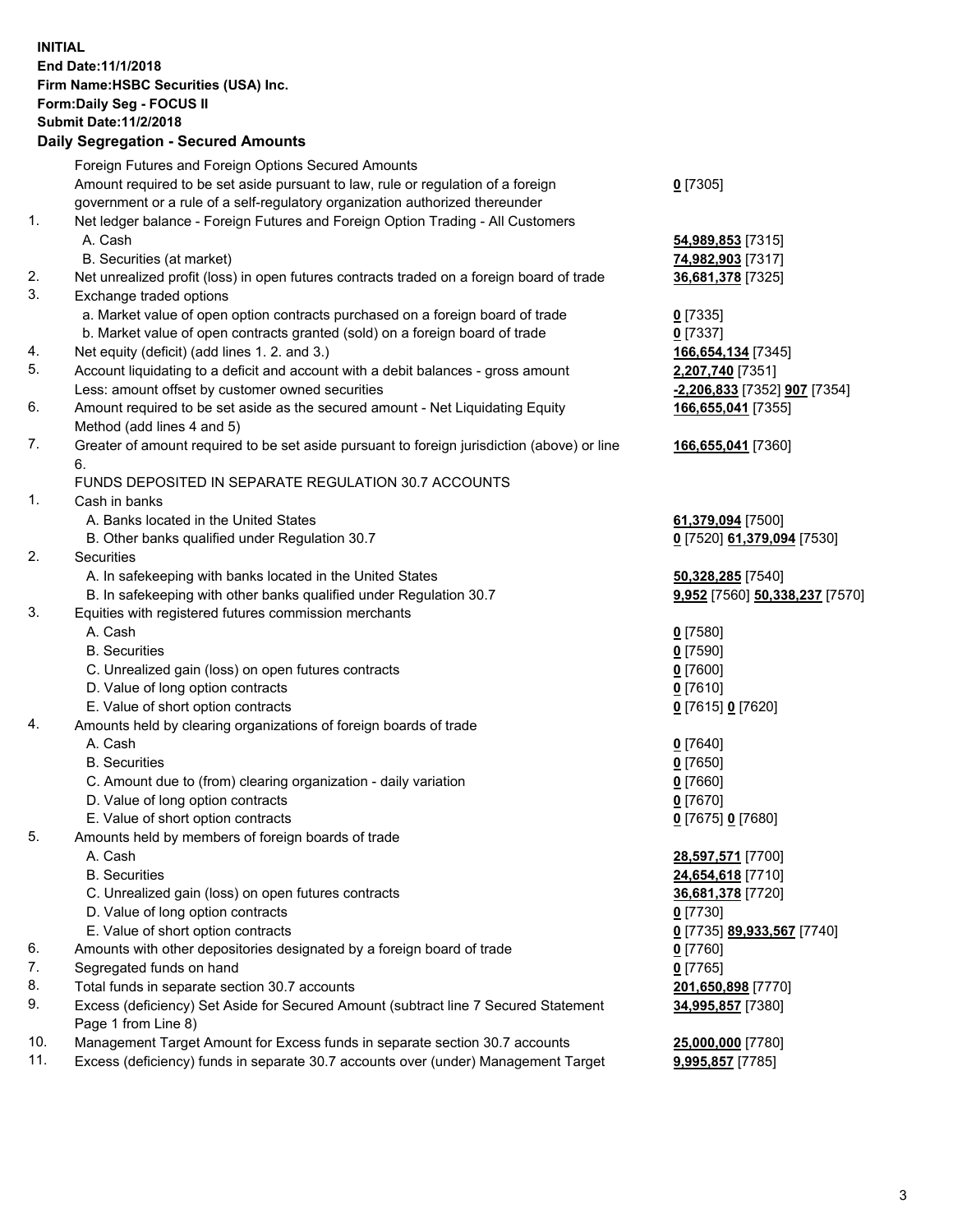**INITIAL End Date:11/1/2018 Firm Name:HSBC Securities (USA) Inc. Form:Daily Seg - FOCUS II Submit Date:11/2/2018 Daily Segregation - Segregation Statement** SEGREGATION REQUIREMENTS(Section 4d(2) of the CEAct) 1. Net ledger balance A. Cash **513,872,009** [7010] B. Securities (at market) **2,027,362,857** [7020] 2. Net unrealized profit (loss) in open futures contracts traded on a contract market **-52,026,456** [7030] 3. Exchange traded options A. Add market value of open option contracts purchased on a contract market **410,026,819** [7032] B. Deduct market value of open option contracts granted (sold) on a contract market **-323,601,768** [7033] 4. Net equity (deficit) (add lines 1, 2 and 3) **2,575,633,461** [7040] 5. Accounts liquidating to a deficit and accounts with debit balances - gross amount **61,671,466** [7045] Less: amount offset by customer securities **-61,671,466** [7047] **0** [7050] 6. Amount required to be segregated (add lines 4 and 5) **2,575,633,461** [7060] FUNDS IN SEGREGATED ACCOUNTS 7. Deposited in segregated funds bank accounts A. Cash **217,140,482** [7070] B. Securities representing investments of customers' funds (at market) **0** [7080] C. Securities held for particular customers or option customers in lieu of cash (at market) **599,989,911** [7090] 8. Margins on deposit with derivatives clearing organizations of contract markets A. Cash **19,401,003** [7100] B. Securities representing investments of customers' funds (at market) **328,227,071** [7110] C. Securities held for particular customers or option customers in lieu of cash (at market) **1,425,679,111** [7120] 9. Net settlement from (to) derivatives clearing organizations of contract markets **15,168,163** [7130] 10. Exchange traded options A. Value of open long option contracts **410,026,819** [7132] B. Value of open short option contracts **-323,601,768** [7133] 11. Net equities with other FCMs A. Net liquidating equity **9,233,014** [7140] B. Securities representing investments of customers' funds (at market) **0** [7160] C. Securities held for particular customers or option customers in lieu of cash (at market) **0** [7170] 12. Segregated funds on hand **1,693,835** [7150] 13. Total amount in segregation (add lines 7 through 12) **2,702,957,641** [7180] 14. Excess (deficiency) funds in segregation (subtract line 6 from line 13) **127,324,180** [7190] 15. Management Target Amount for Excess funds in segregation **109,000,000** [7194] 16. Excess (deficiency) funds in segregation over (under) Management Target Amount **18,324,180** [7198]

Excess